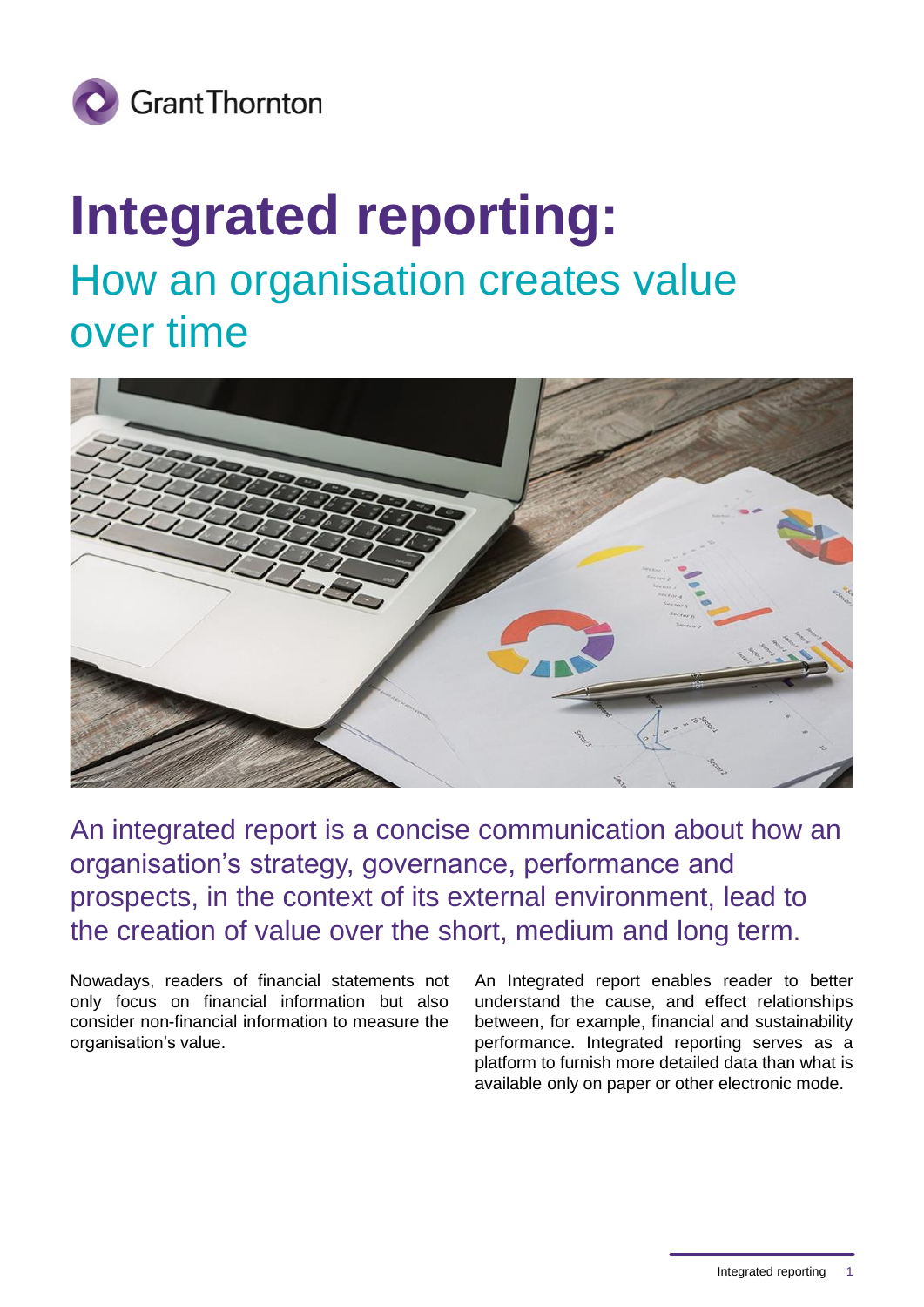## **Framework**

The primary purpose of an integrated report is to explain how an organisation creates value over time. It therefore contains information, both financial and other, that is material to value creation.

An integrated report also benefits all stakeholders interested in an organisation's ability to create value over time, including providers of financial capital, employees, customers, suppliers, business partners, local communities, legislators, regulators and policymakers.

#### **1** Relationship with other information

- An integrated report is intended to be more than a summary of information in other communications (for example, financial statements, sustainability reports, analyst calls or information on a website);
- An integrated report may be prepared in response to existing compliance requirements;
- An integrated report may either be a standalone report or be included as a distinguishable, prominent and accessible part of another report or communication. For example, it may be included at the front of a report that also includes the organisation's financial statements;
- An integrated report can provide an 'entry point' to more detailed information outside the designated communication, to which it may be linked. The form of the link will depend on the form of the integrated report (for example, for a paper-based report, links may involve attaching other information as an appendix; for a web-based report, it may involve hyperlinking to that other information).

#### **2** Value creation for the organisation and others

- An integrated report explains how an organisation's value is:
	- influenced by external environment;
	- created through relationships with stakeholders;
	- dependant on various resources (society at large).
- The best way to explain to financial capital providers how an organisation creates value over time is through a combination of quantitative and qualitative information, which is where the six capitals come in.
- The Framework categorises the six capitals like financial, manufactured, intellectual, human, social and relationship, and natural, through which an organization can check whether resources and relationships are appropriately used to create value.
- The capitals are categories and described in the Framework as follows:

Funding comes from investors,

|   | <b>Financial</b>           | Funding comes from investors,<br>institutional lenders to run the<br>business and generate returns.                                                    |
|---|----------------------------|--------------------------------------------------------------------------------------------------------------------------------------------------------|
|   | Human                      | People, management<br>and<br>leadership - are key to growth<br>of the business and increases<br>shareholders returns.                                  |
|   | Social and<br>relationship | Relationship with customers,<br>country<br>government,<br>employees,<br>regulators,<br>investors, other<br>organization<br>and media.                  |
|   | <b>Intellectual</b>        | values, innovative<br>Brand<br>products, innovative capacity.<br>Reputation also plays key role<br>in growth of business.                              |
| ᅂ | <b>Manufactured</b>        | Business<br>structures<br>and<br>operational process provides<br>mechanism<br>the<br>to<br>run<br>company such as IT software,<br>systems, structures. |
|   | <b>Natural</b>             | Company's<br>impact<br><sub>on</sub><br>environment or adoption<br>οf<br>social development goals.                                                     |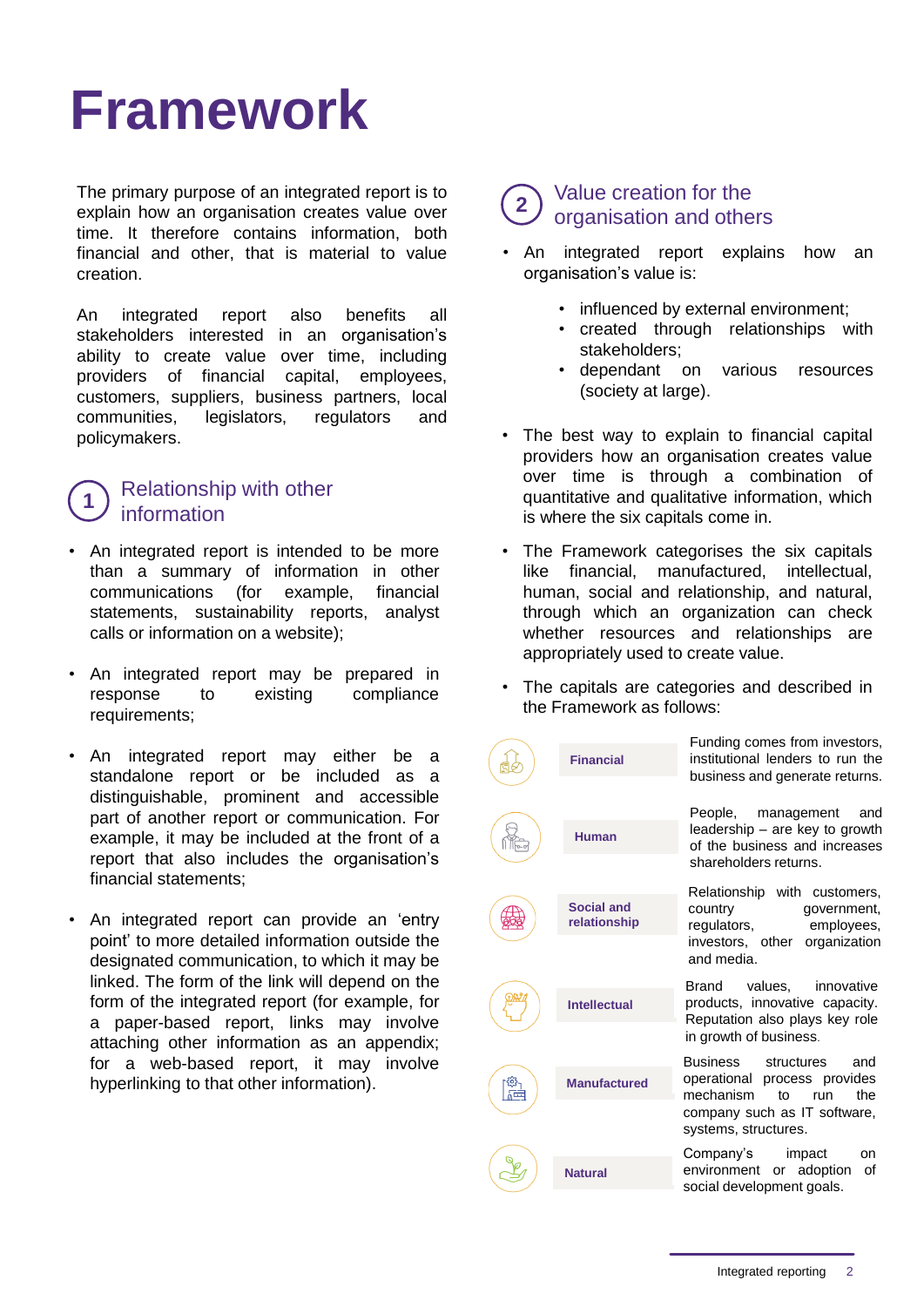# **Value creation process**

Organisation's business model which draws on various capitals inputs and, through its business activities, converts them into outputs (products, services, by-product and waste).

The value creation process is depicted in below and illustrates how the six capitals and the business model of the organisation are interconnected.



Value creation process is not static; regular review of each component and its interactions with other components, and a focus on the organisation's outlook, lead to revision and refinement to improve all the components.

#### **Example for value creation process:**

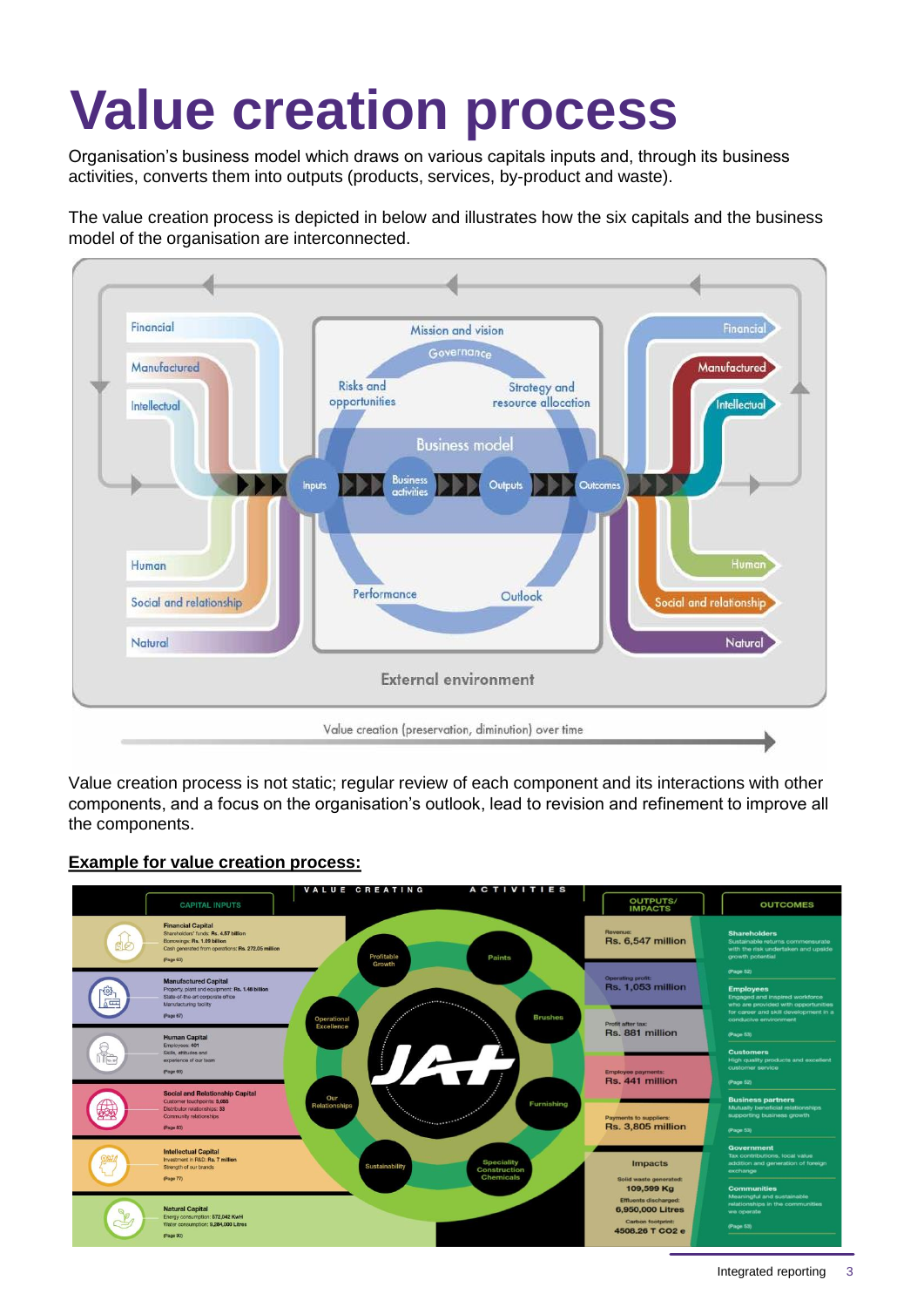## **Key considerations**

When gathering the information your organisation wishes to disclose publicly, make use of your existing reporting process and governance

- Establish a multidisciplinary group of people who monitor all departments and have vision of what the annual report should contain
- Avoiding compliance mentality

**1**

**2**

**3**

**4**

- Compare your reporting contents and format of report with your peers
- Nominate people who can collect the right data and remain responsible for quality
- Discuss the reporting process with your auditors and assurance, if require

#### Nominate one responsible report writer

#### Start with blank page when planning your report content

• Take a fresh approach and avoid copying and pasting information from previous year reports or peers

Example table of contents for an integrated report:

- External environment: stakeholder dialoque **Opportunities and risks Strategy and resource allocation: inputs Business model:** value creation and business activities Performance: outputs and outcomes Governance
- **Future outlook**

### Connect the reporting contents

Show connectivity from stakeholders engagement for value creation process from beginning to end and its outcome.

### Determine the scope and boundaries of your report

**5**

- Scope and boundaries are not only relevant for compliance with reporting guidelines, but also for making sure that the report remains relevant and concise
- Review scope and boundaries at the start and remove unnecessary contents
- Ensure that material matters are included in the scope and boundaries

### **6** ) Evaluate the process

Integrated reporting is a continuous improvement process, therefore, evaluate your integrated reporting process, as follows:

- Evaluation by the authorized people should take place at pre-defined milestones to capture lessons learnt, conclude whether ambitions have been realised, and discuss whether that influences future ambitions.
- Evaluation should include ambitions to further develop IT solutions to align management reporting and external reporting, and to embed integrated management information in an integrated report
- The evaluation process should include feedback from investors and other stakeholders on how they perceive your report, and whether the new language of integrated reporting is understood and contributes to a better stakeholder dialogue.
- Show the reflection moment through business case i.e. the benefits of integrated reporting and share the same with Board of Directors.

#### **7** Improve your reporting in three years

As noted, integrated reporting involves a continuous improvement process, which requires time and resources. Therefore, prepare a project plan to prioritise your ambitions for a three-year period.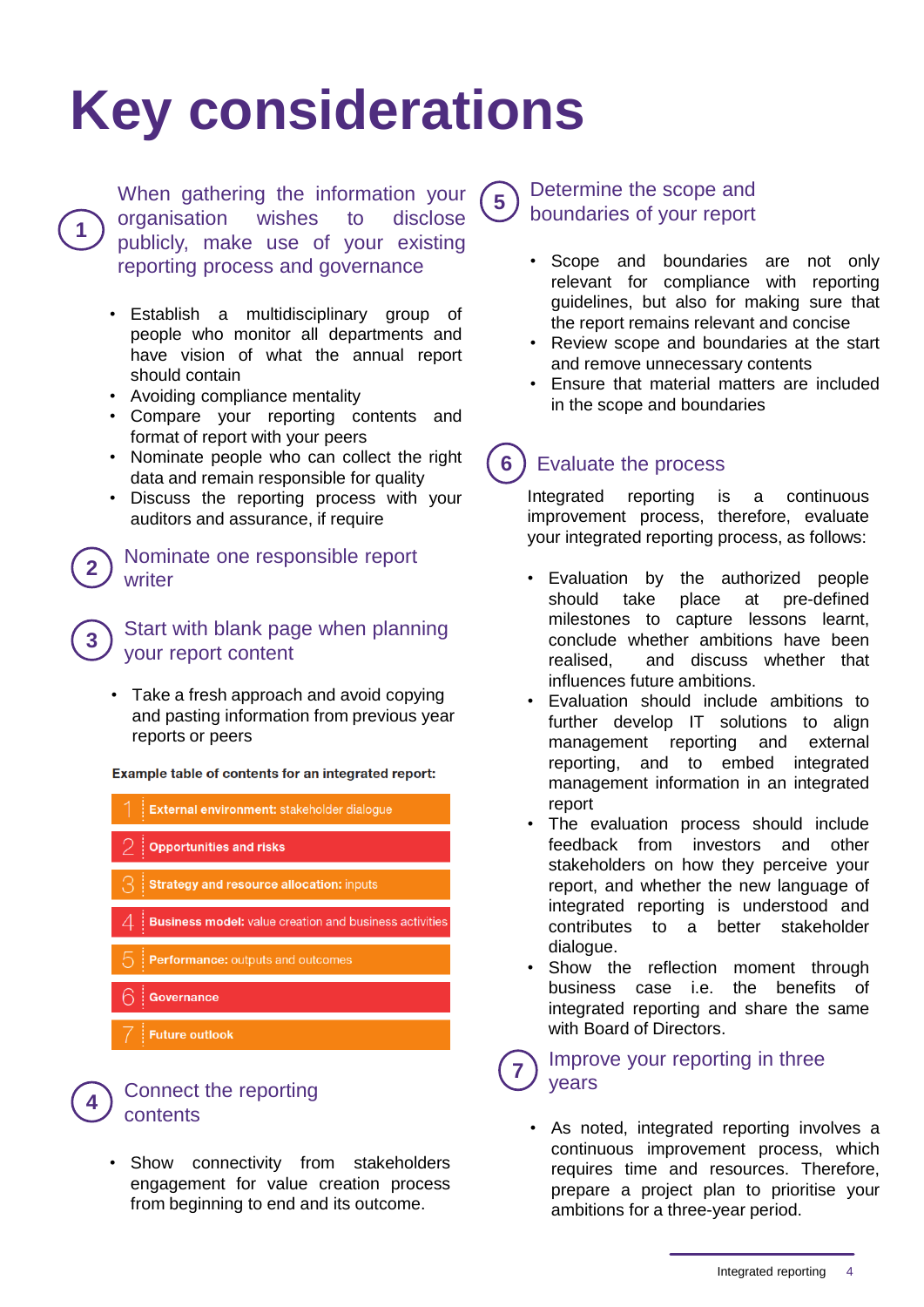# **Benefits to the organisation**

Some of the benefits of integrated reporting

### **1** Overarching

- Greater focus on value creation and preservation
- Increased focus and awareness of senior management through a better articulation of an organisation's strategy and business model, and consistency of messaging to the market
- changed focus from viewing corporate reporting as a regulatory burden or compliance exercise, to a way of attracting long term investors.

### **2** ) Internal practical advantage

- connects different functions and business units by integrating thinking across the organisation
- improves internal processes through integration and the removal of content duplication within and across reports, as well as decluttering and simplifying reporting
- eliminates inefficiencies and duplication of work, which are common side effects of a 'siloed' reporting approach
- removes the issue of 'time lags' between multiple reports
- ensures consistent verification of report content to market.

### **3** Stakeholder benefits

- more effective stakeholder communication, such as to investors, governance advisers and proxy advisers (if a listed company), as well as employees
- highlights to all stakeholders the extent to which financial performance for investors can impose unintended consequences on other stakeholders.

include : *Mr Japheth Katto, the Capital Markets Authority chief executive officer, said mere reporting the financials of a company, turnover, costs and dividends paid is no longer adequate because the world has become more sophisticated and stakeholders are demanding more than just information about a profit or loss. "Stakeholders need to know how the community is benefiting or is being involved and as such, human rights and environmental issues have to be integrated in reporting,"* 

> *Tullow Oil chief executive officer, "said due to the changing dynamics globally, companies need to move from the traditional model of reporting and start communicating their financial story to stakeholders in the most transparent way."*

> *JAT Holding's Chairman, "said we continue to adopt a long term and multi-stakeholder approach towards value creation. We are aware that our employees are the driving force behind the Group's continued success and drive on-going efforts to enhance the employee value proposition through offering opportunities for skills and career progression."*